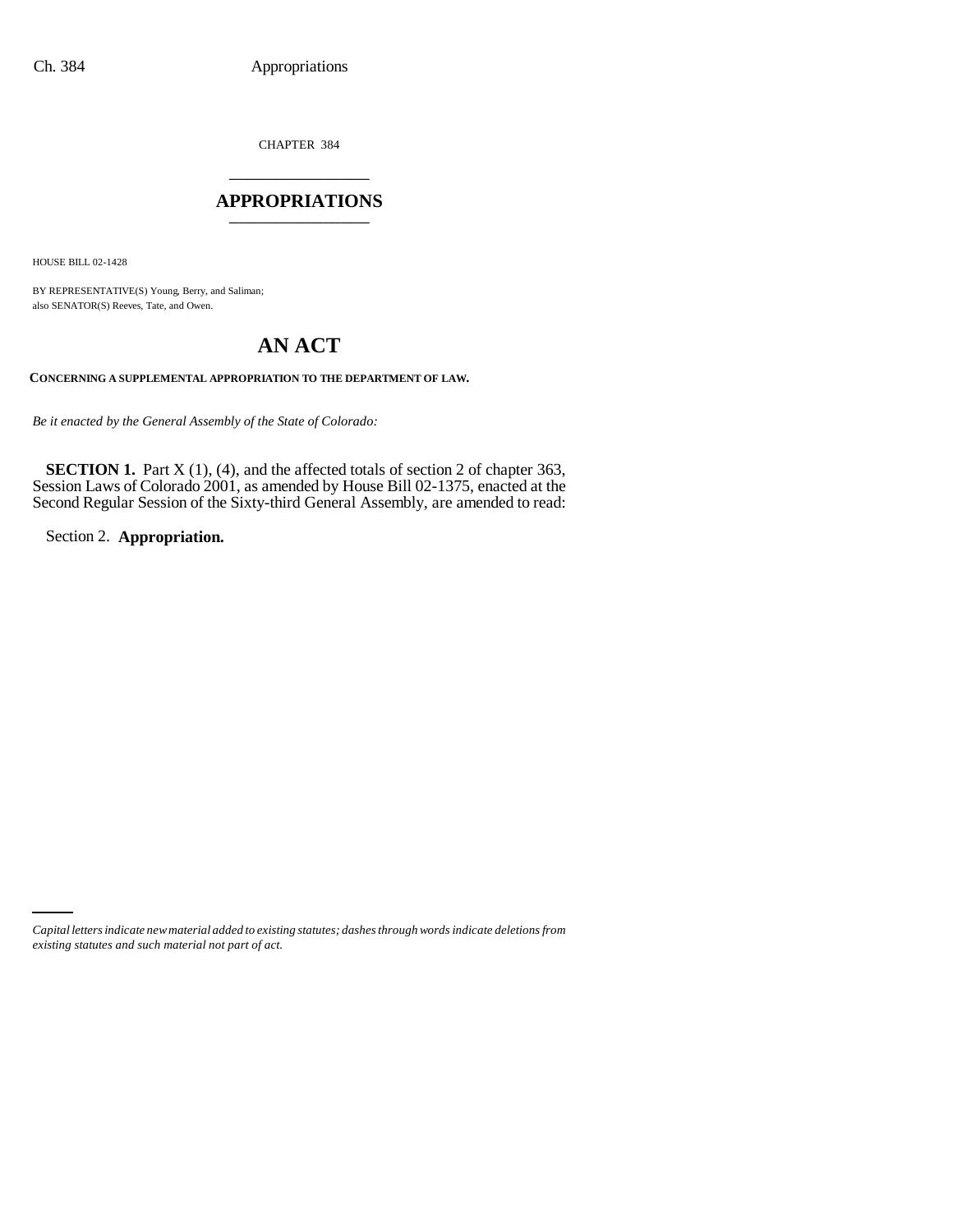|                                 |                                      |              | APPROPRIATION FROM            |                                                |                             |                                              |                                |  |
|---------------------------------|--------------------------------------|--------------|-------------------------------|------------------------------------------------|-----------------------------|----------------------------------------------|--------------------------------|--|
|                                 | <b>ITEM &amp;</b><br><b>SUBTOTAL</b> | <b>TOTAL</b> | <b>GENERAL</b><br><b>FUND</b> | <b>GENERAL</b><br><b>FUND</b><br><b>EXEMPT</b> | <b>CASH</b><br><b>FUNDS</b> | <b>CASH</b><br><b>FUNDS</b><br><b>EXEMPT</b> | <b>FEDERAL</b><br><b>FUNDS</b> |  |
|                                 | \$                                   | \$           | \$                            | \$                                             | \$                          | $\mathbf S$                                  | \$                             |  |
|                                 |                                      |              |                               | PART X                                         |                             |                                              |                                |  |
|                                 |                                      |              |                               | <b>DEPARTMENT OF LAW</b>                       |                             |                                              |                                |  |
| (1) ADMINISTRATION              |                                      |              |                               |                                                |                             |                                              |                                |  |
| <b>Personal Services</b>        | 2,111,142                            |              | 119,150                       |                                                |                             | $1,991,992(T)^{a}$                           |                                |  |
|                                 | $(38.7$ FTE)                         |              |                               |                                                |                             |                                              |                                |  |
| Health, Life, and Dental        | 720,238                              |              | 259,880                       |                                                | $4,680^{\rm b}$             | $444,475(T)$ <sup>c</sup>                    | 11,203                         |  |
| Short-term Disability           | 11,896                               |              | 3,779                         |                                                | 88 <sup>b</sup>             | $7,692(T)^c$                                 | 337                            |  |
| Salary Survey for               |                                      |              |                               |                                                |                             |                                              |                                |  |
| <b>Classified Employees</b>     | 332,029                              |              | 159,252                       |                                                | 4.597 <sup>b</sup>          | $141,904(T)$ <sup>c</sup>                    | 26,276                         |  |
|                                 | 311,529                              |              | 138,752                       |                                                |                             |                                              |                                |  |
| <b>Salary Survey for Exempt</b> |                                      |              |                               |                                                |                             |                                              |                                |  |
| Employees                       | 731,602                              |              | 186,168                       |                                                | 3,081 <sup>b</sup>          | $536,268(T)$ <sup>c</sup>                    | 6,085                          |  |
|                                 | 716,602                              |              | 171,168                       |                                                |                             |                                              |                                |  |
| Anniversary Increases for       |                                      |              |                               |                                                |                             |                                              |                                |  |
| <b>Classified Employees</b>     | 89,331                               |              | 41,727                        |                                                |                             | $41,294(T)$ <sup>c</sup>                     | 6,310                          |  |
| Anniversary Increases for       |                                      |              |                               |                                                |                             |                                              |                                |  |
| <b>Exempt Employees</b>         | 334,035                              |              | 85,001                        |                                                | 2,509 <sup>b</sup>          | $243,747(T)$ <sup>c</sup>                    | 2,778                          |  |
| Workers' Compensation           | 41,519                               |              | 14,171                        |                                                | 301 <sup>b</sup>            | $26,054(T)$ <sup>c</sup>                     | 993                            |  |
| <b>Operating Expenses</b>       | 222,021                              |              | 222,021                       |                                                |                             |                                              |                                |  |
| Administrative Law Judge        |                                      |              |                               |                                                |                             |                                              |                                |  |
| Services for 50 hours           | 5,135                                |              |                               |                                                |                             | $5,135^{\circ}$                              |                                |  |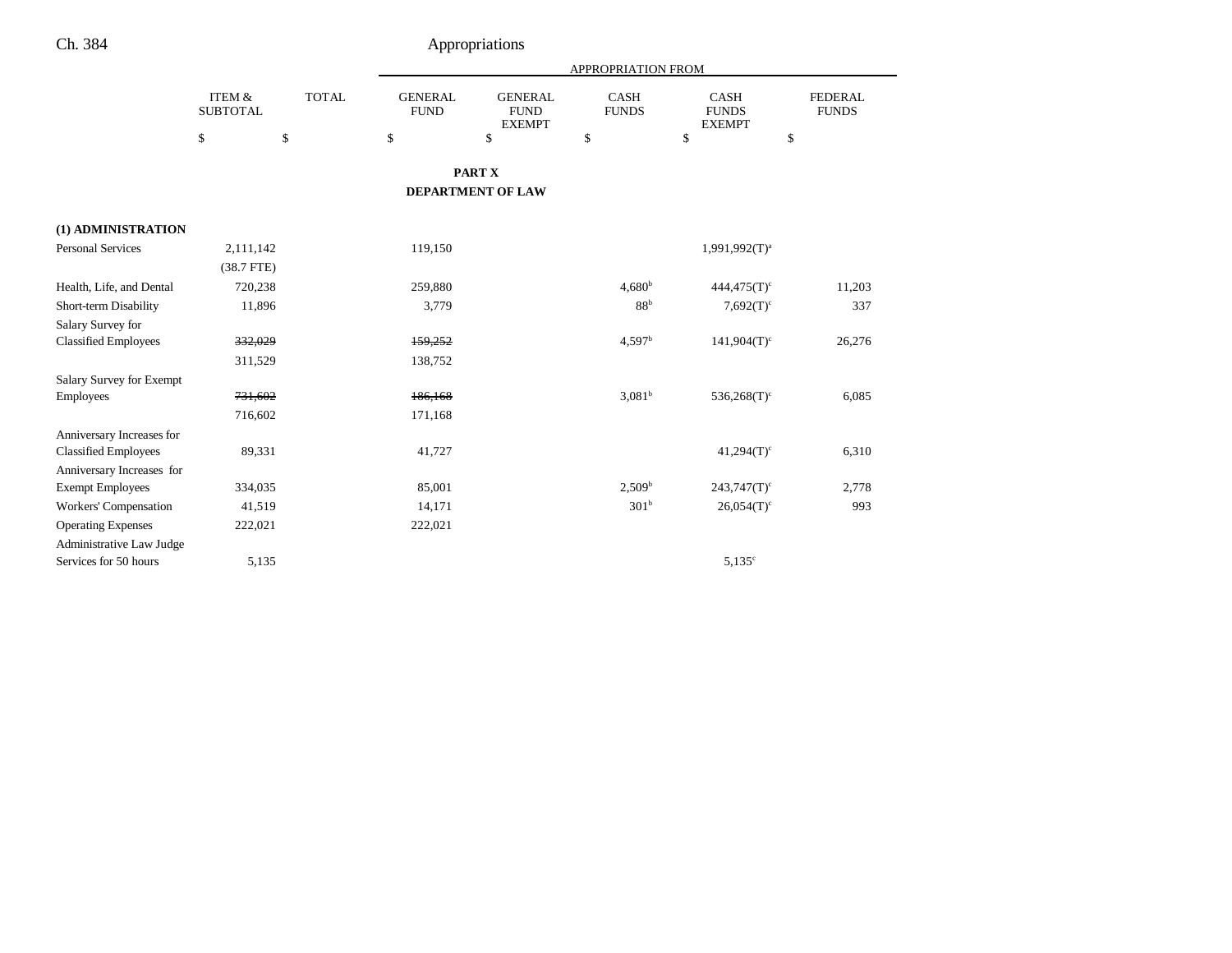| 31,242  | 31,242  |                        |                           |        |
|---------|---------|------------------------|---------------------------|--------|
|         |         |                        |                           |        |
|         |         |                        |                           |        |
| 20,331  | 20,331  |                        |                           |        |
| 49,307  | 19,508  |                        | $29,340(T)$ <sup>c</sup>  | 459    |
| 18,450  | 7,698   |                        | $10,752(T)^c$             |        |
|         |         |                        |                           |        |
| 233,320 | 78,957  | $1,691^b$              | $147,093(T)$ <sup>c</sup> | 5,579  |
|         |         |                        |                           |        |
| 256,550 | 50,721  | $1,625^{\rm b}$        | $198,843(T)^c$            | 5,361  |
| 12,360  | 4,177   |                        | $7,844(T)^c$              | 339    |
|         |         |                        |                           |        |
| 761,922 | 260,151 | 5,477 <sup>b</sup>     | $478,084(T)$ <sup>c</sup> | 18,210 |
|         |         |                        |                           |        |
| 5,000   | 5,000   |                        |                           |        |
|         |         |                        |                           |        |
|         |         |                        |                           |        |
|         |         | 5,987,430<br>5,951,930 |                           |        |

<sup>a</sup> This amount shall be from indirect cost recoveries.

<sup>b</sup> These amounts shall be from various sources of cash funds within the department.

c Of these amounts, \$2,306,918 shall be from various sources of cash funds exempt within the department and \$6,472 shall be from the Tobacco Settlement Defense Account of the Tobacco Litigation Settlement Cash Fund created pursuant to Section 24-22-115 (2) (a), C.R.S.

### **(4) SPECIAL PURPOSE**

| Collection Agency Board | 156,083 | 68.181 <sup>a</sup> | 87,902 <sup>b</sup> |
|-------------------------|---------|---------------------|---------------------|
|                         |         | $(2.5$ FTE)         |                     |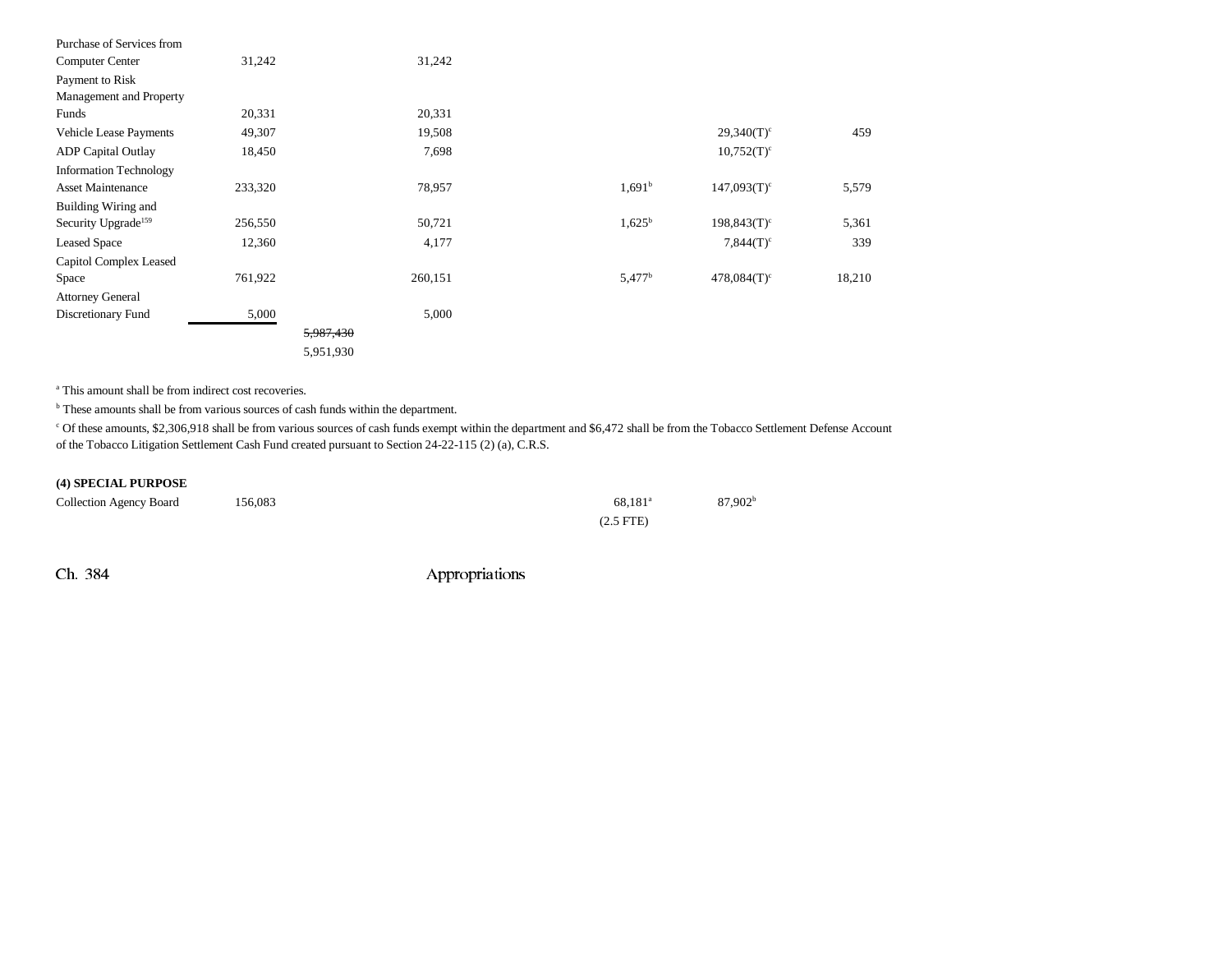| Ch. 384                                                      |                           |                    |                               | Appropriations                                 |                             |                                       |                                |
|--------------------------------------------------------------|---------------------------|--------------------|-------------------------------|------------------------------------------------|-----------------------------|---------------------------------------|--------------------------------|
|                                                              |                           | APPROPRIATION FROM |                               |                                                |                             |                                       |                                |
|                                                              | ITEM &<br><b>SUBTOTAL</b> | <b>TOTAL</b>       | <b>GENERAL</b><br><b>FUND</b> | <b>GENERAL</b><br><b>FUND</b><br><b>EXEMPT</b> | <b>CASH</b><br><b>FUNDS</b> | CASH<br><b>FUNDS</b><br><b>EXEMPT</b> | <b>FEDERAL</b><br><b>FUNDS</b> |
|                                                              | \$                        | \$                 | \$                            | \$                                             | \$                          | \$                                    | \$                             |
| <b>Uniform Consumer Credit</b>                               |                           |                    |                               |                                                |                             |                                       |                                |
| Code                                                         | 604,483                   |                    |                               |                                                | $170,190^{\circ}$           | 434,293 <sup>d</sup>                  |                                |
|                                                              |                           |                    |                               |                                                | $(2.5$ FTE)                 | $(6.0$ FTE)                           |                                |
| Medicaid Fraud Grant <sup>164</sup>                          | 928,924                   |                    | 225,731(M)                    |                                                |                             | $6,500^{\circ}$                       | 696,693                        |
|                                                              | $(11.0$ FTE)              |                    |                               |                                                |                             |                                       |                                |
| <b>District Attorneys' Salaries</b>                          | 1,295,917                 |                    | 1,295,917                     |                                                |                             |                                       |                                |
| Comprehensive<br>Environmental Response,<br>Compensation and |                           |                    |                               |                                                |                             |                                       |                                |
| Liability Act                                                | 807,762                   |                    | 667,158                       |                                                |                             | $140,604(T)$ <sup>f</sup>             |                                |
|                                                              | $(11.3$ FTE)              |                    |                               |                                                |                             |                                       |                                |
| Comprehensive<br>Environmental Response,<br>Compensation and |                           |                    |                               |                                                |                             |                                       |                                |
| Liability Act Contracts <sup>165</sup>                       | 642,074                   |                    | 642,074                       |                                                |                             |                                       |                                |
|                                                              | 638,790                   |                    | 638,790                       |                                                |                             |                                       |                                |
| Workers' Compensation                                        |                           |                    |                               |                                                |                             |                                       |                                |
| Fraud                                                        | 159,601                   |                    |                               |                                                | 159,601 <sup>g</sup>        |                                       |                                |
|                                                              |                           |                    |                               |                                                | $(2.0$ FTE)                 |                                       |                                |
| Defense of Arkansas River                                    |                           |                    |                               |                                                |                             |                                       |                                |
| Compact                                                      | 691,024                   |                    | 691,024                       |                                                |                             |                                       |                                |
| Defense of Republican                                        |                           |                    |                               |                                                |                             |                                       |                                |
| <b>River Compact</b>                                         | 410,423                   |                    | 345,423                       |                                                |                             | 65,000°                               |                                |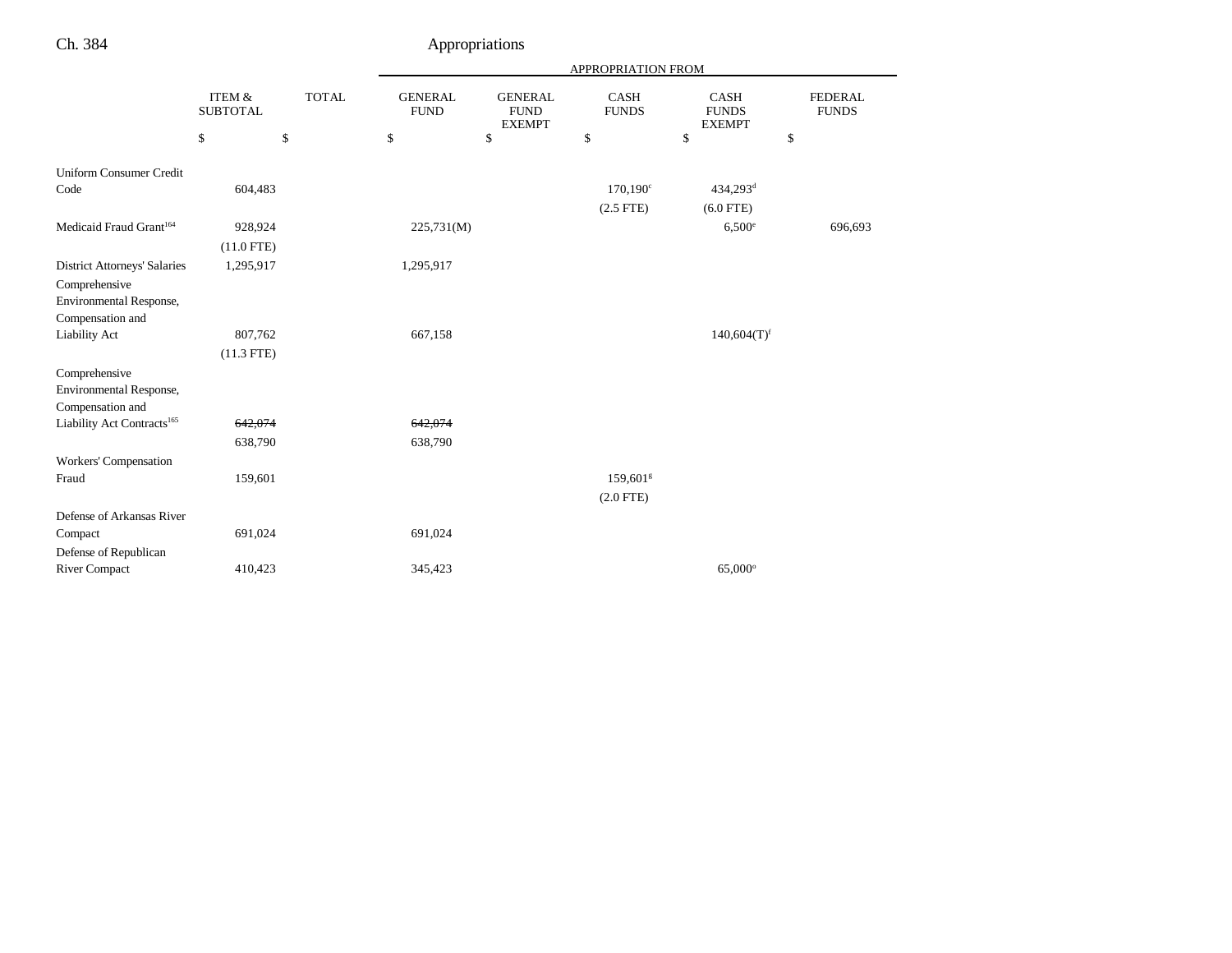|                                  |             |           | $(2.0$ FTE $)$ |                       |                        |
|----------------------------------|-------------|-----------|----------------|-----------------------|------------------------|
| <b>Police Officers Standards</b> |             |           |                |                       |                        |
| and Training Board               |             |           |                |                       |                        |
| Support                          | 246,163     |           | 88,985         | 142,500 <sup>h</sup>  | 14,678                 |
|                                  | $(4.0$ FTE) |           |                |                       |                        |
| <b>Litigation Management</b>     |             |           |                |                       |                        |
| Fund <sup>166</sup>              | 200,000     |           | 200,000        |                       |                        |
| Securities Fraud                 | 287,940     |           |                |                       | $287,940(T)^{j}$       |
| Statewide HIPAA Legal            |             |           |                |                       |                        |
| Services                         | 17,529      |           | 17,529         |                       |                        |
|                                  |             |           | $17,529^p$     |                       |                        |
|                                  |             |           |                |                       | $(3.5$ FTE)            |
| <b>Insurance Fraud</b>           | 204,723     |           |                |                       | $204,723(T)^k$         |
|                                  |             |           |                |                       | $(2.5$ FTE $)$         |
| Cumbres & Toltec                 |             |           |                |                       |                        |
| <b>Operator Litigation</b>       | 20,500      |           |                |                       | $20,500(T)^{1}$        |
| <b>Trinidad Correctional</b>     |             |           |                |                       |                        |
| <b>Facility Construction</b>     |             |           |                |                       |                        |
| Litigation                       | 466,200     |           |                |                       | $466,200(T)^m$         |
| <b>Indirect Cost Assessment</b>  | 187,366     |           |                | $18,551$ <sup>g</sup> | $168,815$ <sup>n</sup> |
|                                  |             | 7,326,712 |                |                       |                        |
|                                  |             | 7,323,428 |                |                       |                        |

<sup>a</sup> This amount shall be from the Collection Agency Board Fund created pursuant to Section 12-14-136, C.R.S.

<sup>b</sup> This amount shall be from reserves in the Collection Agency Board Fund created pursuant to Section 12-14-136, C.R.S.

c This amount shall be from the Uniform Consumer Credit Code Fund created pursuant to Section 5-6-204, C.R.S.

<sup>d</sup> This amount shall be from reserves in the Uniform Consumer Credit Code Fund created pursuant to Section 5-6-204, C.R.S.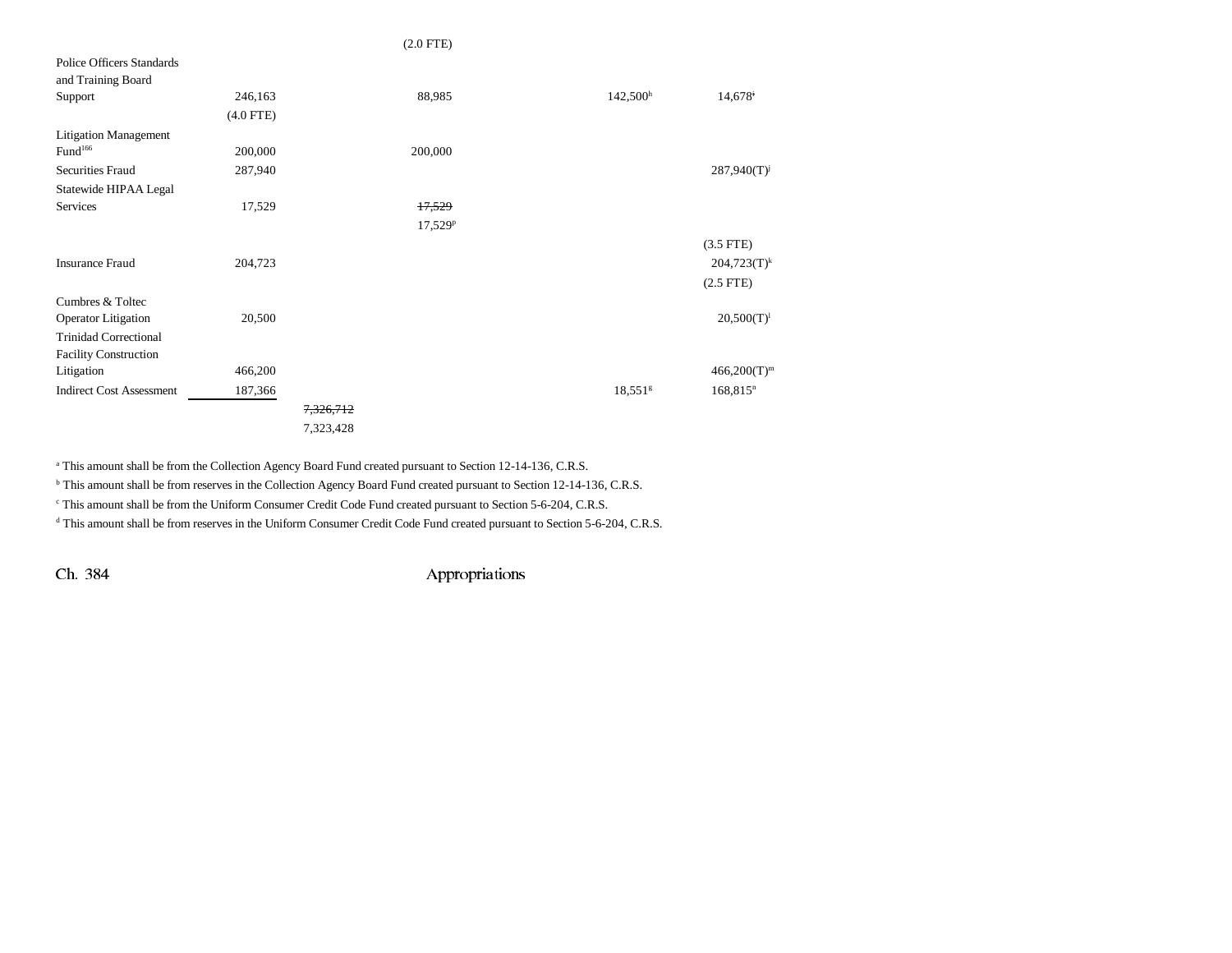## Ch. 384 Appropriations

|                 |       |             | APPROPRIATION FROM |              |               |              |  |  |
|-----------------|-------|-------------|--------------------|--------------|---------------|--------------|--|--|
| ITEM &          | TOTAL | GENERAL     | GENERAL            | CASH         | CASH          | FEDERAL      |  |  |
| <b>SUBTOTAL</b> |       | <b>FUND</b> | <b>FUND</b>        | <b>FUNDS</b> | <b>FUNDS</b>  | <b>FUNDS</b> |  |  |
|                 |       |             | <b>EXEMPT</b>      |              | <b>EXEMPT</b> |              |  |  |
| \$              |       |             |                    |              |               |              |  |  |

e This amount shall be from court-awarded settlements.

f This amount shall be from the Department of Public Health and Environment.

<sup>g</sup> This amount shall be from the State Compensation Insurance Authority.

h This amount shall be from the Peace Officers Standards and Training Board Cash Fund created pursuant to Section 24-31-303 (2)(a)(II)(b), C.R.S.

<sup>i</sup> This amount shall be from reserves in the Peace Officers Standards and Training Board Cash Fund created pursuant to Section 24-31-303 (2)(a)(II)(b), C.R.S.

<sup>j</sup> This amount shall be from the Department of Regulatory Agencies, Division of Securities.

<sup>k</sup> This amount shall be from the Department of Regulatory Agencies, Division of Insurance Cash Fund.

l This amount shall be from the Cumbres and Toltec Scenic Railroad Commission.

m This amount shall be from the Department of Corrections.

n Of this amount, \$23,189 shall be from reserves in the Collection Agency Board Fund, \$78,842 shall be from reserves in the Uniform Consumer Credit Code Fund,

\$11,131(T) shall be from the Department of Public Health and Environment, \$32,464(T) shall be from the Department of Regulatory Agencies, Division of Securities, and \$23,189(T) shall be from the Department of Regulatory Agencies, Division of Insurance.

<sup>o</sup> Of this amount, \$56,000 shall be from the Attorneys Fees and Cost Account pursuant to Section 24-31-108 (2), C.R.S., and \$9,000 shall be from court-awarded settlements. p THIS AMOUNT IS EXEMPT FROM THE STATUTORY LIMIT ON STATE GENERAL FUND APPROPRIATIONS PURSUANT TO SECTION 24-75-201.1 (1) (a) (III) (A), C.R.S.

#### **TOTALS PART X**

| $(LAW)^{4,5}$ | \$33,673,922 | \$9,970,415               | \$1,120,107 | \$21,787,027 <sup>a</sup> | \$796,373 |
|---------------|--------------|---------------------------|-------------|---------------------------|-----------|
|               | \$33,635,138 | $$9,931,631$ <sup>b</sup> |             |                           |           |

a Of this amount, \$20,776,093 contains a (T) notation.

b OF THIS AMOUNT, \$17,529 IS EXEMPT FROM THE STATUTORY LIMIT ON STATE GENERAL FUND APPROPRIATIONS PURSUANT TO SECTION 24-75-201.1 (1) (A) (III) (A), C.R.S.